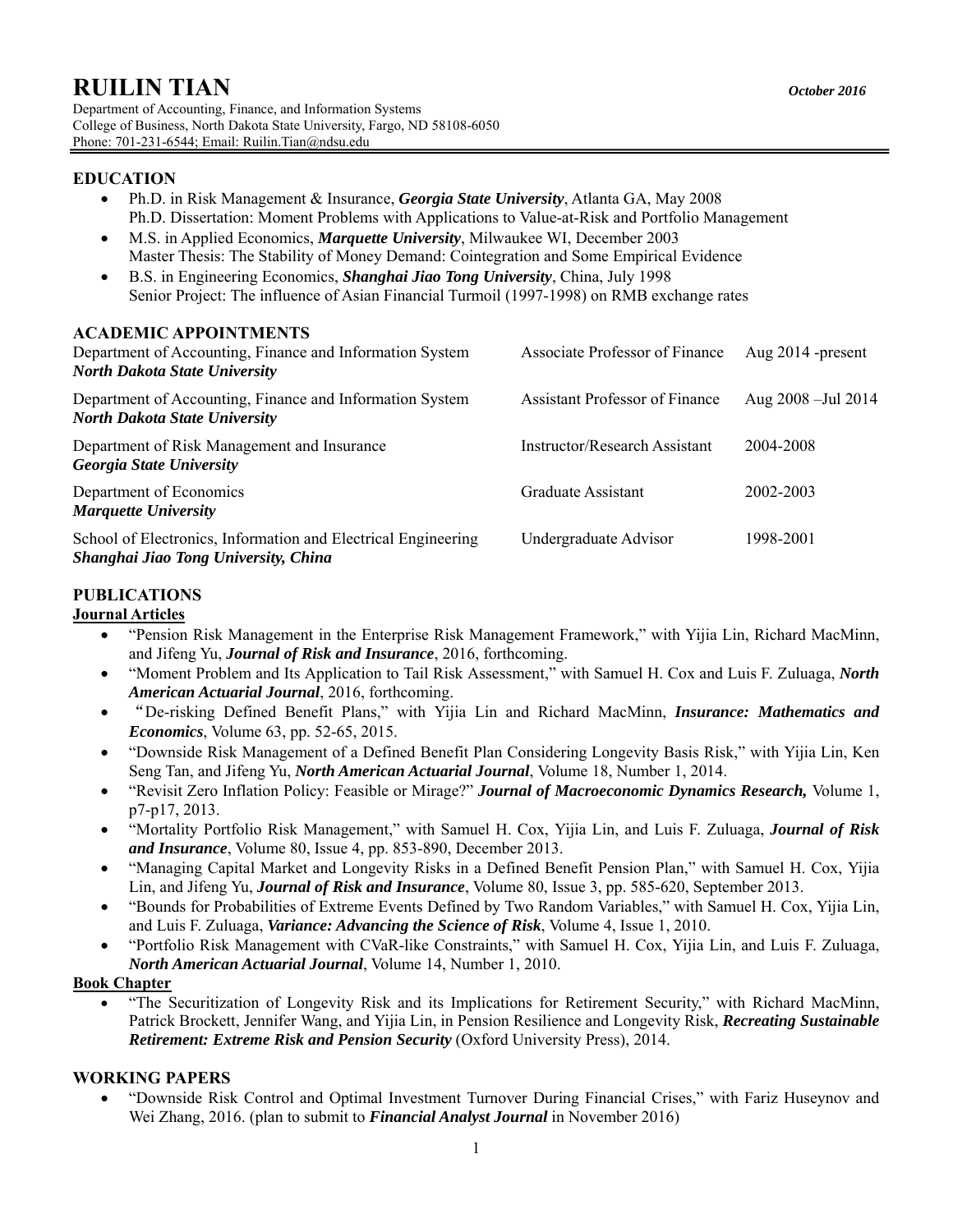- "Optimal Demand for Life Insurance in China under Culture Barriers and Investment Uncertainty," 2016. (plan to submit to *Journal of Risk and Uncertainty* in February 2017)
- "Predicting Recessions in the United States with Yield Curve Spreads," with Gang Shen, 2016. (plan to submit to *Journal of Money, Credit and Banking* in February 2017)
- "Risk Management with Maximum-Entropy Methods," with Samuel H. Cox, 2015. (plan to submit to *Insurance: Mathematics and Economics*)
- "Effective Cross hedging in the Airline Industry," with Siew H. Lim, 2014.
- "Global Diversification and Downside Risk Control through Stock, Bond, and CDS Indices," with Fariz Huseynov and Wei Zhang, 2014.
- "Impact of Low Interest Rates on 4% Rule," with Tatjana Miljkovic, 2014.
- "Product Market Competition and Financial Structure," term paper, 2006.
- "Substitutes or Complements: Independent Assets in Portfolio," term paper, 2006.
- "Asset Pricing Model Analysis," term paper, 2005.
- "Aggregate Demand & Supply Analysis with Computational Methods," term paper, 2005.

## **CONFERENCE PRESENTATIONS**

- "Optimal Demand for Life Insurance in China under Culture Barriers and Investment Uncertainty," the 2016 American Risk and Insurance Association (ARIA) Annual Meeting, Cambridge, MA, August 7-10, 2016.
- "Optimal Demand for Life Insurance in China under Culture Barriers and Investment Uncertainty," the 20th International Congress on Insurance: Mathematics & Economics, Atlanta, GA, July 24-27, 2016.
- "Moment Problem and Its Application to Tail Risk Assessment," the INFORMS 2015 Annual Meeting, Philadelphia, PA, November 1-4, 2015.
- "Moment Problem and Its Application to Tail Risk Assessment," the  $50<sup>th</sup>$  Actuarial Research Conference (ARC), Toronto, Canada, August 5-8, 2015.
- "Pension Risk Management in the Enterprise Risk Management Framework," the 2015 International Conference on The workshop on Financial and Insurance Risk Management (FIRM 2015), Beijing, China, July 4-5, 2015.
- "Global Diversification and Downside Risk Control through Stock, Bond, and CDS Indices," 2014 Financial Management Association (FMA) Annual Meeting, Nashville, TN, October 15 - 18, 2014.
- $\bullet$  "Pension Risk Management in the Enterprise Risk Management Framework," the  $10<sup>th</sup>$  International Longevity Risk and Capital Markets Solutions Conference, Santiago, Chile, September 3-4, 2014.
- "Pension Risk Management in the Enterprise Risk Management Framework," the 18th International Congress on Insurance: Mathematics & Economics, Shanghai, China, July 10-12, 2014.
- "Optimal Bounds on the Value-at-Risk Given Moment Information," the CAS (Casualty Actuarial Society) In Focus conference, Chicago, IL, September 30-October 1, 2013.
- . "De-risking Defined Benefit Plans," the 9<sup>th</sup> International Longevity Risk and Capital Markets Solutions Conference, Beijing, China, September 6-7, 2013.
- "Securitization of Longevity Risk and its implications for retirement security," the Pension Research Council Symposium, the Wharton School of the University of Pennsylvania, April 25-26, 2013.
- "Downside Risk Management of a Defined Benefit Plan Considering Longevity Basis Risk," the 8th International Longevity Risk and Capital Markets Solutions Conference, Waterloo, Ontario, Canada, September 7-8, 2012.
- "Managing Capital Market and Longevity Risks in a Defined Benefit Pension Plan," the  $7<sup>th</sup>$  International Longevity Risk and Capital Markets Solutions Conference, at Goethe University's Campus Westend in Frankfurt, Germany, September 8-9, 2011.
- "Mortality Portfolio Risk Management," 2010 Financial Management Association (FMA) Annual Meeting, New York City, NY, October 20-23, 2010.
- "Mortality Portfolio Risk Management," the 2009 American Risk and Insurance Association (ARIA) Annual Meeting, Providence, RI, August 2-5, 2009.
- "Bounds for Extreme Probabilities and Value at Risk," 2008 Financial Management Association (FMA) Annual Meeting, Dallas, TX, October 8-11, 2008.
- "Portfolio Risk Management with CVaR-like Constraints," 2008 Financial Management Association (FMA) Annual Meeting, Dallas, TX, October 8-11, 2008.
- "Bounds for Ruin Probability and Value at Risk," 42nd Actuarial Research Conference (ARC), Pittsburgh, PA, August 9-11, 2007.
- "Bounds for Ruin Probability and Value at Risk," the 2007 American Risk and Insurance Association (ARIA)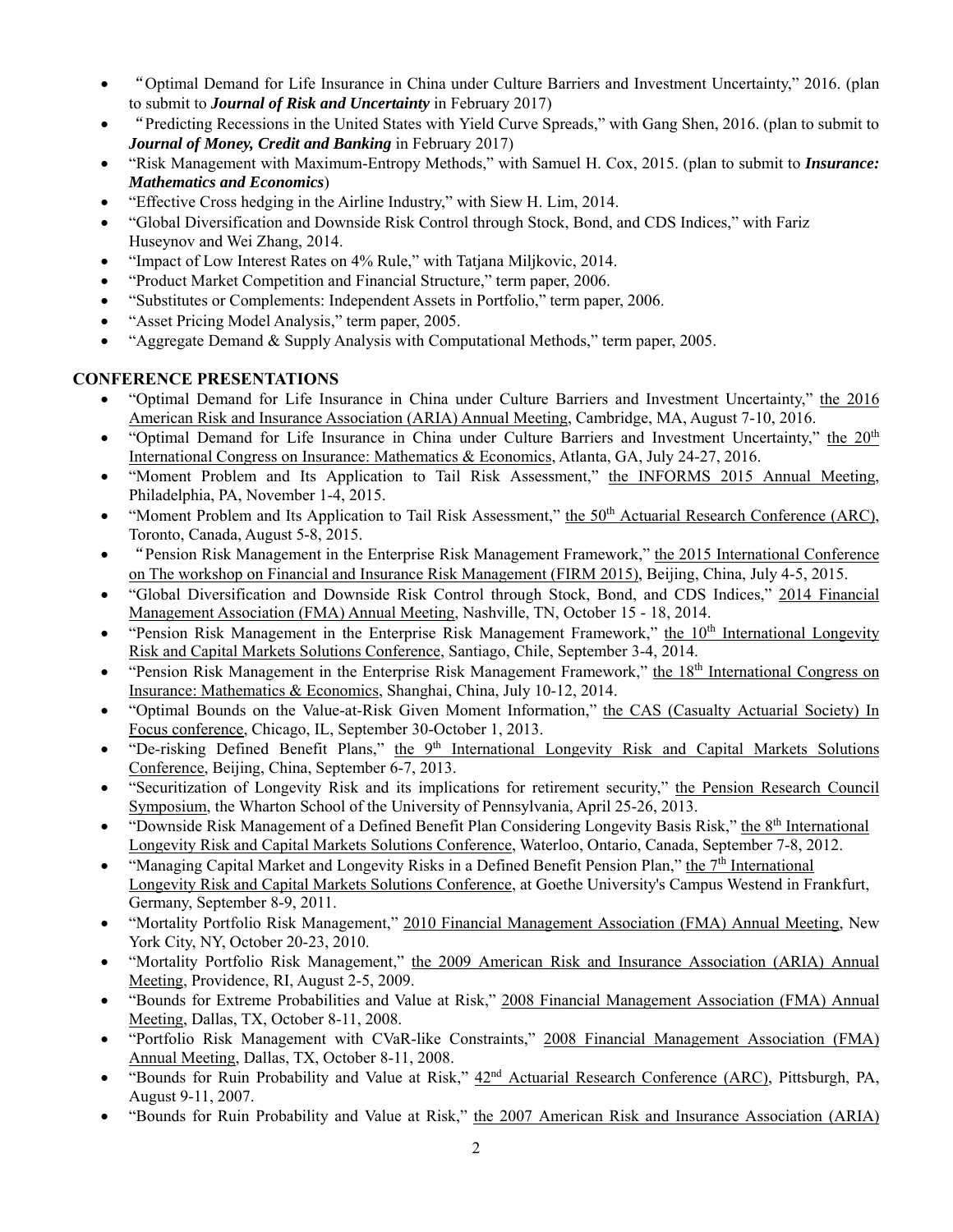Annual Meeting, Quebec City, Canada, August 5-8, 2007.

"Portfolio Risk Management with CVaR-like Constraints," the  $42<sup>nd</sup>$  Actuarial Research Conference (ARC), Pittsburgh, PA, August 9-11, 2007.

#### **NON-REFEREED PRESENTATIONS**

- . "Pension Risk Management in the Enterprise Risk Management Framework," AFIS Department Research Colloquium, October, 2015.
- "Predicting Recessions in the United States with Yield Curve Spreads," AFIS Department Research Colloquium, February, 2014.
- "Global Diversification and Downside Risk Control through Stock, Bond, and CDS Indices," AFIS Department Research Colloquium, November, 2012.
- "Mortality Portfolio Risk Management," Research Colloquium of the Department of Agriculture Economics, December, 2011.
- "Managing Capital Market and Longevity Risks in a Defined Benefit Pension Plan," AFIS Department Research Colloquium, November, 2011.
- "Mortality Portfolio Risk Management," AFIS Department Research Colloquium, November, 2010.

## **EXTERNALLY FUNDED RESEARCH PROJECTS**

- "Examining the Role of Emotions in Financial Coping Behaviors and Financial Well-Being," with Imran Ali, submitted application to *the Fulbright Scholar Program of the United States Department of State Bureau of Educational and Cultural Affairs*. (Status: submitted in October 2016)
- "Sociodemographic, Economic, and Psychological Factors of the Chinese Endowment Insurance," with Ruiqi Tian, awarded a scholarship of \$18,000 by the *China Scholarship Council (CSC)*, 2016-2017. (Status: approved and granted.)
- "The Enduring Influences of Early Childhood Experiences in Shaping Economic Behaviors among Young Adults," with Imran Ali, submitted proposal to *Russell Sage Foundation (RSF) NY, USA on Childhood Experiences and Economic Behaviors in Later Life.* (Status: submitted in January 2015)
- "The Financial Literacy Challenge and Socio-economic Empowerment of Selected Communities in Pakistan," with Imran Ali and Abdul Haque (\$12,000), *the third Pakistan Strategy Support Program (PSSP) Competitive Grants Program, collaborated with USAID*, 2014-2015. (Status: approved and granted.)
- "Optimal Bounds on Value at Risk and Ruin Probabilities" with Samuel H. Cox, Yijia Lin and Luis F. Zuluaga (\$25,000), 2007-2010, sponsored by *The Actuarial Education and Research Fund* and *the Committee on Knowledge Extension Research of the Society of Actuaries.* (Status: completed.)
- "Moment Problems and Portfolio Optimization with Skewness and Kurtosis Consideration" with Samuel H. Cox, Edoh Afambo and Jim Bachman (\$50,000), 2006-2007, sponsored by *General Re-New England Asset Management, Inc.* (Status: completed.)

## **TEACHING EXPERIENCE**

#### **North Dakota State University**

- Analysis of Fixed-Income Securities
	- Undergraduate/Graduate: Spring 2014, Fall 2014, Spring 2015, Fall 2015, Spring 2016, Fall 2016.
- Money and Capital Markets
	- Undergraduate/Graduate: Fall 2008, Spring 2009, Fall 2009, Spring 2010, Fall 2010, Spring 2011, Fall 2011, Spring 2012, Fall 2012, Spring 2013, Fall 2013
- Principles of Finance
	- Undergraduate: Fall 2008, Spring 2009, Fall 2009, Spring 2010, Fall 2010, Spring 2011, Fall 2011, Spring 2012, Fall 2012, Spring 2013, Summer 2013, Fall 2013, Spring 2014, Fall 2014, online course Spring 2015, Fall 2015, Spring 2016, Fall 2016.

#### **Georgia State University**

- Introduction to Risk Management and Insurance
	- Undergraduate: Fall 2006, Spring 2008
- Corporate Finance
	- Undergraduate: Spring 2008

#### **ACADEMIC ADVISING**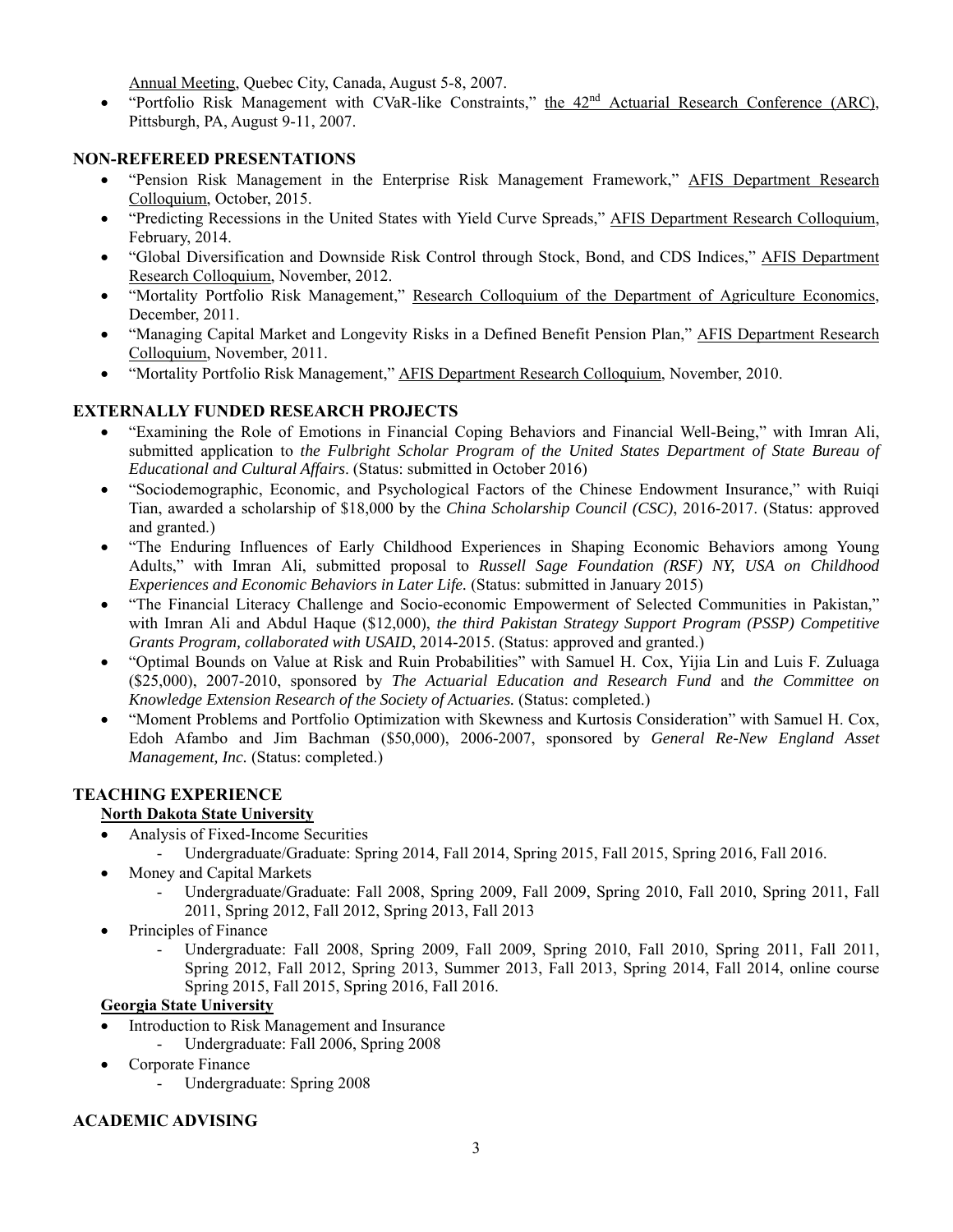- Committee member of Yu Sun's master thesis, Dept. of Statistics, North Dakota State University, 2016.
- Committee member of Norifumi Kimura's master thesis, Dept. of Agribusiness and Applied Economics, North Dakota State University, 2016.
- Committee member of Caitlin Olek's master thesis, Dept. of Agribusiness and Applied Economics, North Dakota State University, 2016.
- Committee member of Chandima Fernando's master thesis, Dept. of Computer Science, North Dakota State University, 2016.
- Committee member of Yun Zhou's master thesis, Dept. of Statistics, North Dakota State University, 2015-2016.
- Committee member of Dahye Han's master thesis, Dept. of Agribusiness and Applied Economics, North Dakota State University, 2015-2016.
- Committee member of Feifei Huang's master thesis, Dept. of Statistics, North Dakota State University, 2014- 2016.
- Committee member of Resha Dias's master thesis, Dept. of Agribusiness and Applied Economics, North Dakota State University, 2014.
- Committee member of Samantha Froelich's master thesis, Dept. of Agribusiness and Applied Economics, North Dakota State University, 2013.
- Committee member of Marit Simonson-Paschke's master thesis, Dept. of Agribusiness and Applied Economics, North Dakota State University, 2013.
- Committee member of Songjiao Chen's master thesis, Dept. of Agribusiness and Applied Economics, North Dakota State University, 2013.
- Committee member of Ran Shang's master thesis, Dept. of Agribusiness and Applied Economics, North Dakota State University, 2013.
- Co-advisor of Di Huang's Master thesis, Dept. of Statistics, North Dakota State University, 2012-2013.
- Committee member of Daniel Oberholtzer's master thesis, Dept. of International Agribusiness and Applied Economics, North Dakota State University, 2011.
- Committee member of Sumadhur Shakya's master thesis, Dept. of International Agribusiness and Applied Economics, North Dakota State University, August, 2009.
- Committee member of Jane Chow- Coleman's master thesis, Dept. of Applied Economics, North Dakota State University, August, 2008.

# **SERVICE ACTIVITIES**

#### **Department**

- Chair, AFIS Department PTE Committee, 2016
- Chair, AFIS Department Ad Hoc Committee on Committees, 2016
- Member, AFIS Department PTE Committee, 2014-2016
- Member, Internship Committee, 2012-2015
- Member, Finance Search Committee, 2014
- Member, AFIS Department Scholarship Committee, 2010-2014
- Member, Finance Search Committee, 2008-2010

#### **College**

- Member , College of Business Curriculum Committee, 2015-2016
- Member, International Committee, 2012-2015
- Member, Search Committee for the Dean of the College of Business, 2014
- Member, College of Business Scholarship Committee, 2012-2014

#### **University**

- Member, Ad Hoc Excel Committee, College of Business & Department of Agribusiness and Applied Economics, 2016
- Member, Campus Space and Facility Committee, 2012-2016
- Member, Graduate Certificate in Risk, Dept. of Agribusiness and Applied Economics, 2012-2016

# **Academic and Professional Organizations**

- Referee for Geneva Papers on Risk and Insurance Issues and Practice
- Referee for First International Congress on Actuarial Science and Quantitative Finance (conference proceeding)
- Referee for the Journal of Risk and Insurance
- Referee for Insurance: Mathematics & Economics